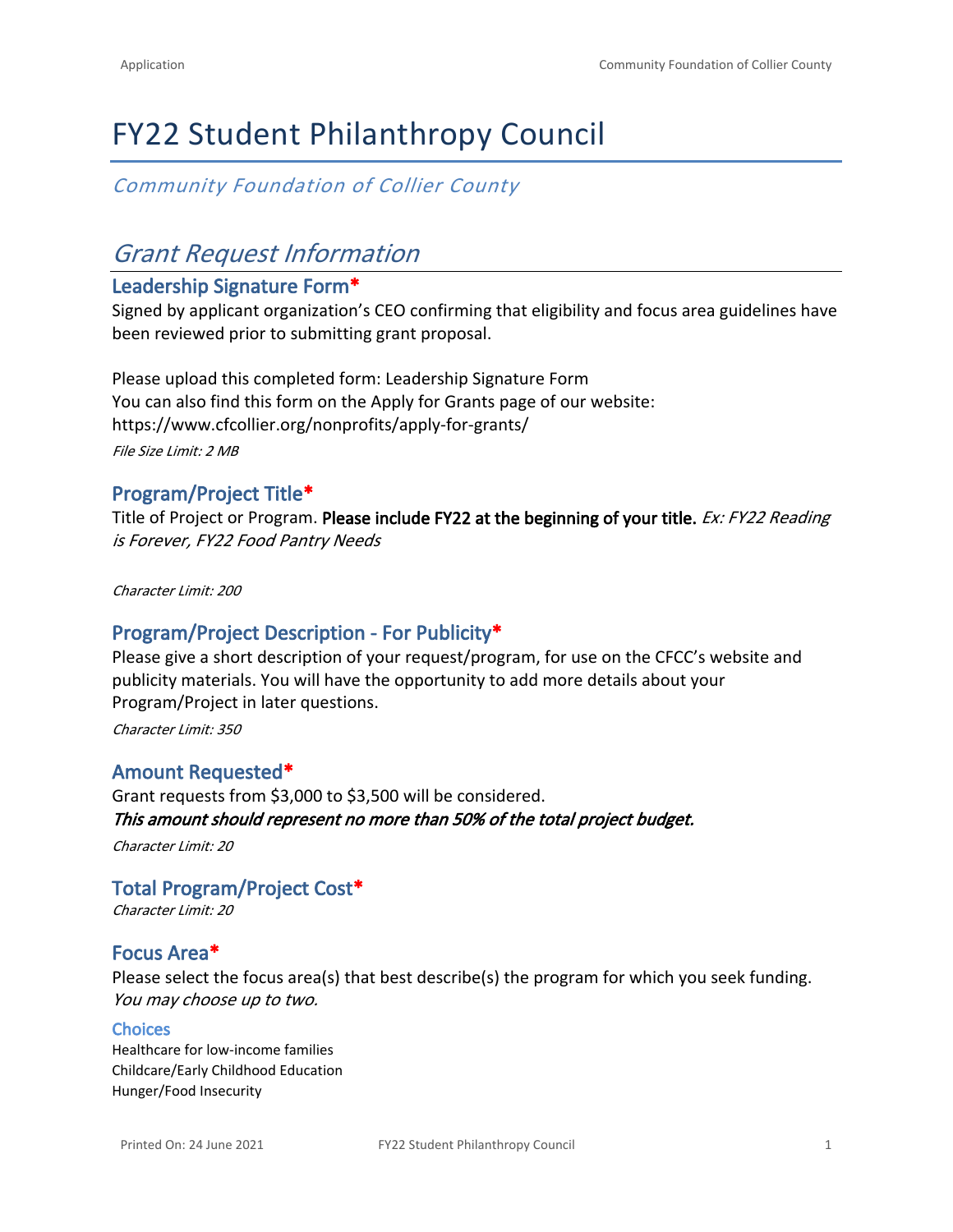## **Service Area\***

Please select the area(s) this grant will serve. *You may choose more than one.* 

**Choices**

Collier County (North) Collier County (South) East Naples Everglades City Golden Gate City Golden Gate Estates Goodland Immokalee Marco Island Naples River Park

# *Organization Information*

**Your Nonprofit Directory profile is IMPORTANT!** Our new Nonprofit Directory is our best tool to:

- 1. Inform our staff, the community and potential donors about your organization
- 2. Help our grant committees in their decision making
- 3. Share your funding "Wish List" items as they change

## **Nonprofit Directory Profile Link\***

**Please paste your Nonprofit Directory Profile link here.** To find this link, visit the [Nonprofit](https://www.cfcollier-nonprofitdirectory.org/)  [Directory](https://www.cfcollier-nonprofitdirectory.org/) and using "Find your organization," search for your profile. Then click "View profile" to navigate to your organization page. Copy the website URL. (ex: https://www.cfcolliernonprofitdirectory.org/organizations/community-foundation-of-collier-county) *Character Limit: 2000*

#### **Mission Statement\***

Please provide your mission statement in two sentences or less. *You may copy and paste your mission statement from your Nonprofit Directory profile.*

*Character Limit: 500*

### **Current Board List\***

Please upload your current Board list, including related employment affiliations. *File Size Limit: 2 MB*

### **Is your organization currently involved in any legal action?\***

Yes or No. If yes, please explain.

*Character Limit: 1500*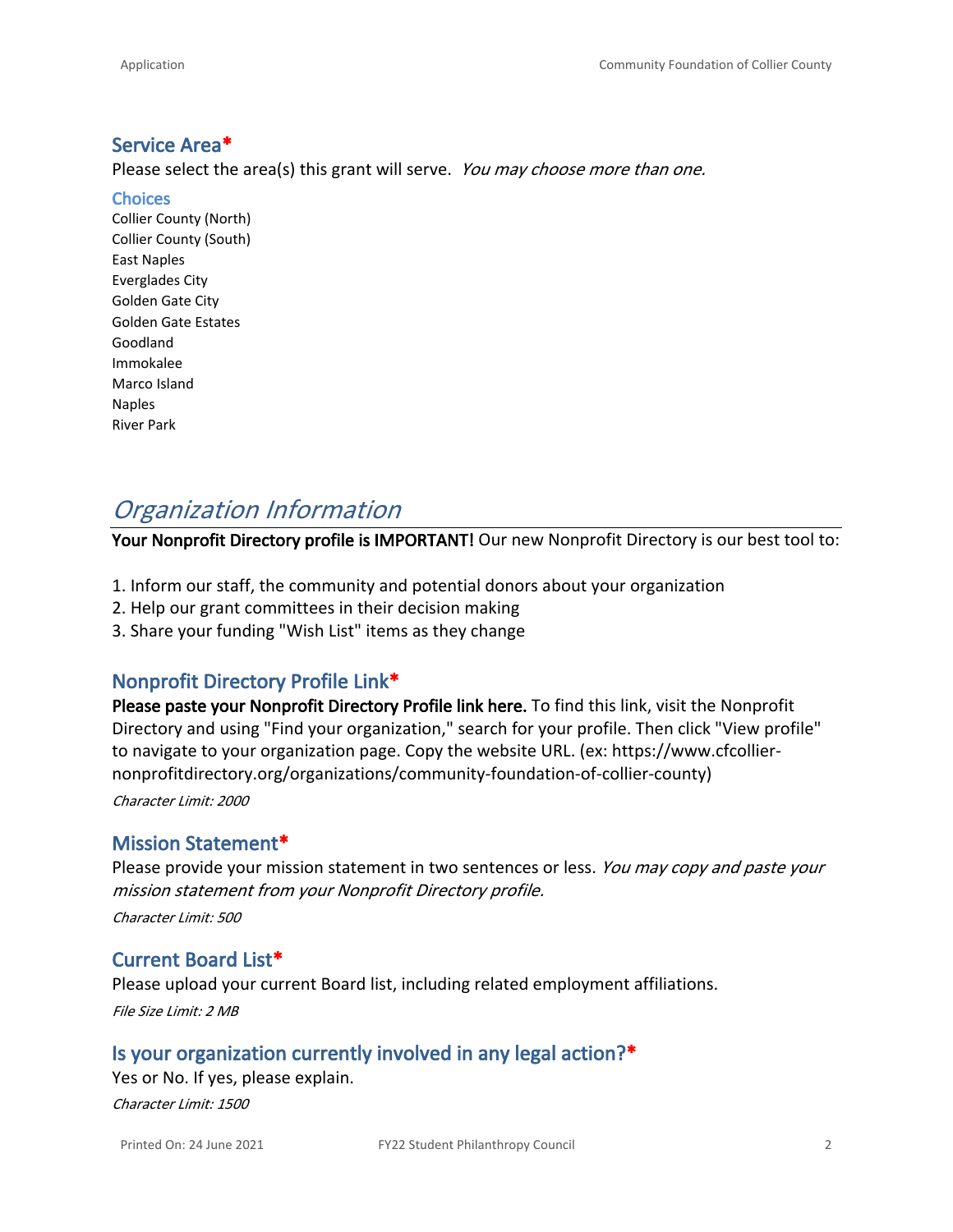# **If you receive an audit, did your last audit result in a management letter with findings?\***

Yes or No. If yes, please explain. *Character Limit: 1500*

# *New or Existing Program*

## **Statement of Need\***

Please briefly describe the need in the community and the population that your nonprofit addresses. Use data, demographics, etc., and cite sources.

*Character Limit: 1000*

### **Program or Project Funding Request\***

#### **Choices**

This is a new program/project. We are expanding an existing program/project. We are continuing, but not expanding, an existing program.

## **Program/Project Description\***

Describe the program, its activities, timeline, staff responsible, and how this project will meet the need described above. *Please share details of your program but keep in mind that our volunteer committees are reading numerous applications, and succinct, clear responses are helpful.* 

*Character Limit: 2500*

### **Purpose of funding - Program\***

Please specifically explain how these grant funds will be used and align this response with your submitted program budget.

*Character Limit: 500*

### **Program or Project Budget\***

Please upload your program/project budget **using our template**: [Nonprofit Program Budget](https://cfcollier.org/wp-content/uploads/2021/05/Nonprofit-Program-Budget-Form-Protected-1.5.21.xlsx)  [Form](https://cfcollier.org/wp-content/uploads/2021/05/Nonprofit-Program-Budget-Form-Protected-1.5.21.xlsx)

Be sure to complete both the Revenue and Expense sections, even if your revenue is unconfirmed grant revenue. You can also find this form on the Apply for Grants page of our website under Programs Grants: <https://cfcollier.org/nonprofits/apply-for-grants/>

*Thank you for using our template - this presents our grant committees with a consistent and simple format, and creates a level playing field for applicants! File Size Limit: 2 MB*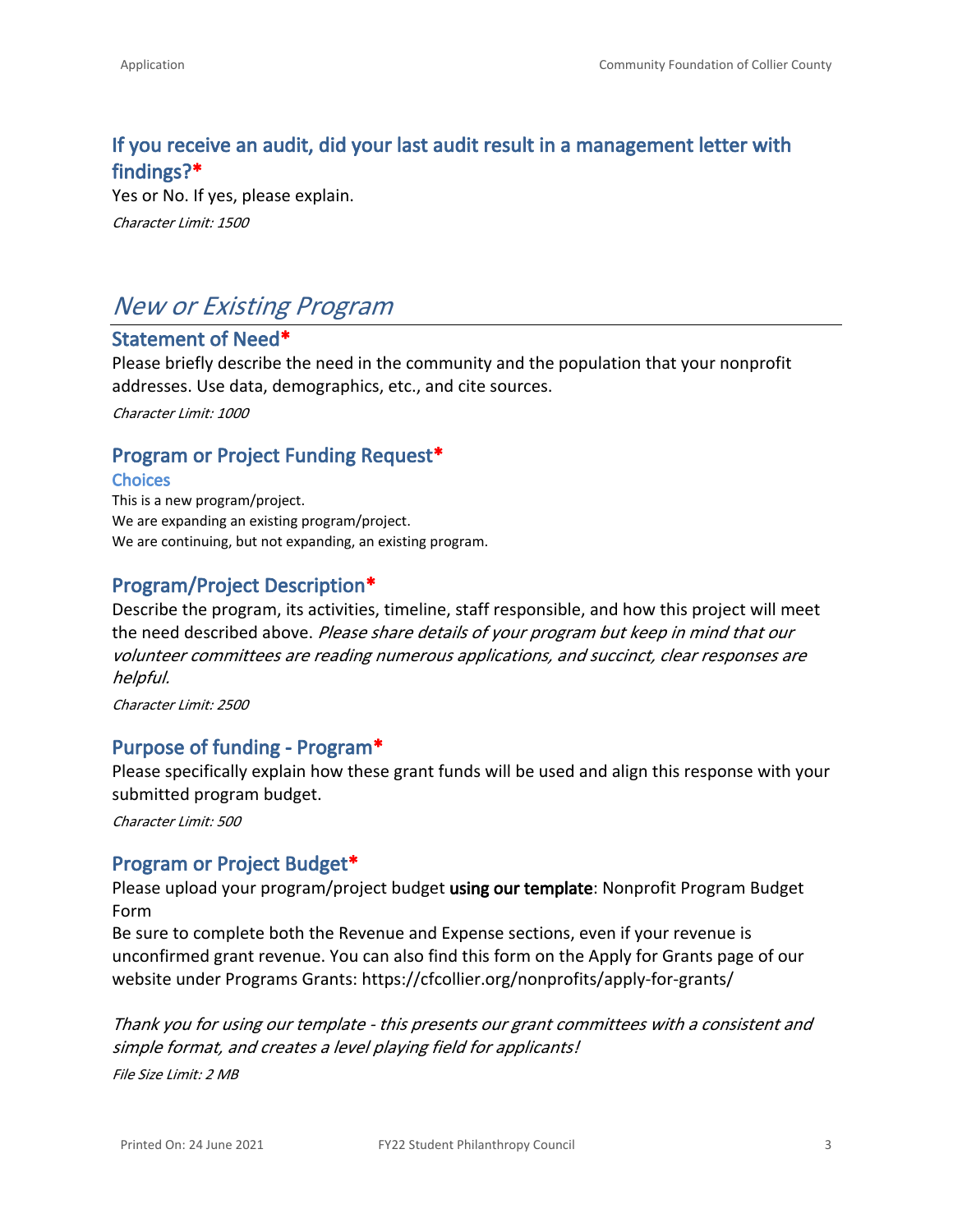# *Outcomes*

#### **Numbers Served - Program\***

Who and how many will be the recipients of your program services? (Ex: 25 families who are homeless)

*Character Limit: 1500*

# **Expected Outcomes - Program\***

What will change for your participants as a result of your program? (Ex: New knowledge, Increased skills, Changed behaviors, Improved conditions)

*Character Limit: 1500*

#### **Measurement - Program\***

How do you track and measure your work? *Character Limit: 500*

# *Financials*

# **Audited Financial Statements\***

If you receive an audit, please upload your most recent Audited Financial Statement. **\*\*If you are a small nonprofit that doesn't receive an audit, you may upload a prior fiscal year Profit and Loss, or an unaudited prior fiscal year financial statement, or last year's actual revenue and expenses. \*\***

*File Size Limit: 6 MB*

# *Optional Materials*

### **Please feel free to upload a additional supporting document.**

*This is not required. For example, if you are a local branch of a larger organization, you may wish to upload your local budget. Or you may wish to upload a program flyer, a success story, etc.*

*File Size Limit: 5 MB*

# *DEI*

## **Does your program address issues surrounding DEI?\*** (Diversity, Equity, and Inclusion)

**Choices**

Yes No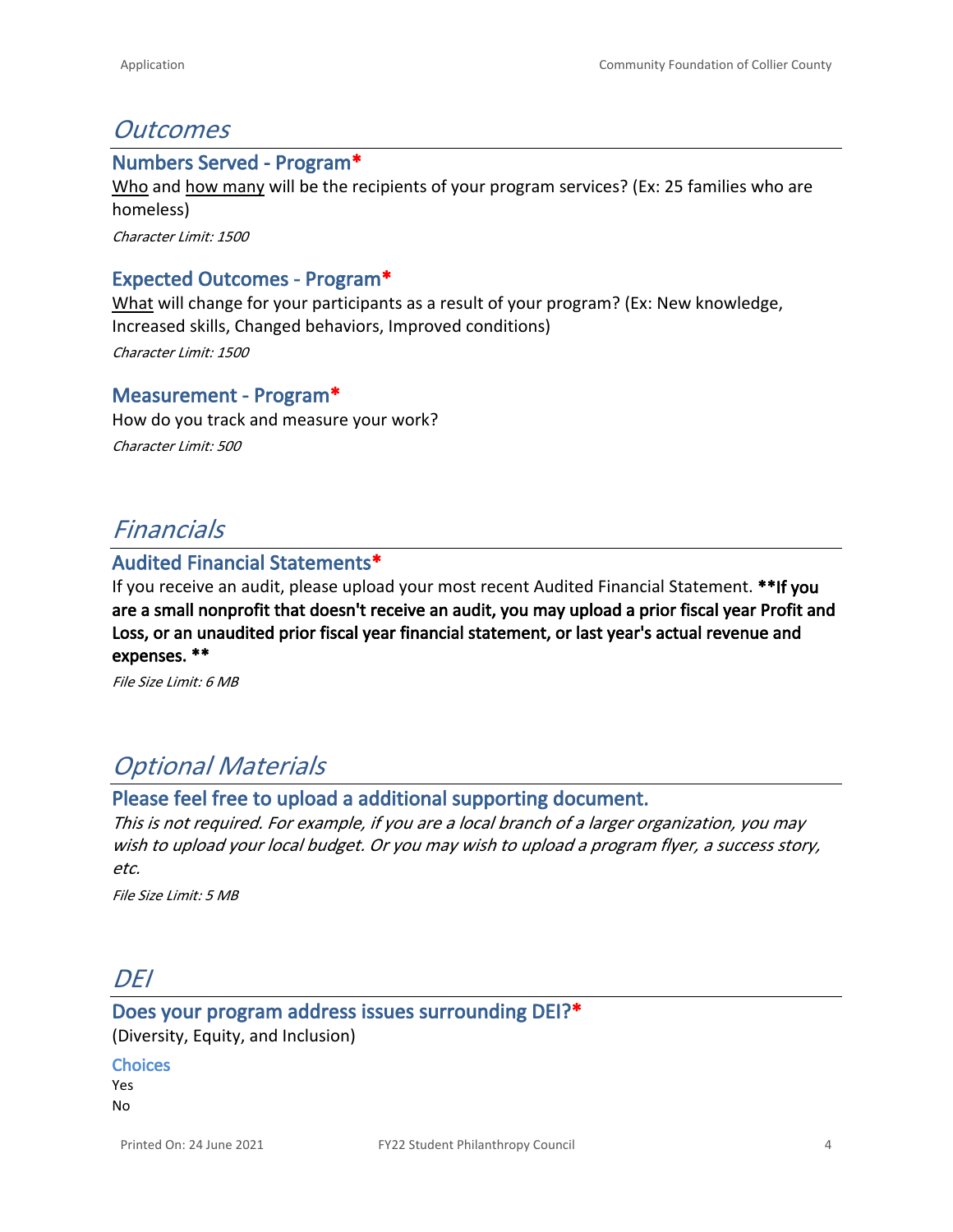# *DEI Explanation*

# **Please share details about how your program addresses DEI.**

(Diversity, Equity, and Inclusion) *Character Limit: 1000*

# *Demographics - Age*

In order to stay relevant and best serve our community, it will be our practice to collect this information as we try to keep up with this ever-changing world. We are often asked to share this data about our grant-making to benchmark against other communities. We hope that you will join us in this task and do your best to share this data with us. If you do not collect it directly, you may collect it from the US Census, local school systems, or other sources for the population or area you serve and estimate to the best of your ability.

*If you have not collected this data in the past choose NO, or if it not applicable to your project (such as an environmental project), you may choose N/A*

# **Age Range\***

We would like to know the age ranges of those you serve. If you can report this information in percentages, please choose **YES**. If you have not collected this data, please choose **NO**.

Birth - Pre-K Grades K - 5 Grades 6-9 Grades 9-12 Ages 18-64 Age 65 and older

**Choices**

Yes, we have collected this data and can report it in percentages No, we have not collected this information N/A

# *Age Range Percentages*

**Please report each number as a percentage.**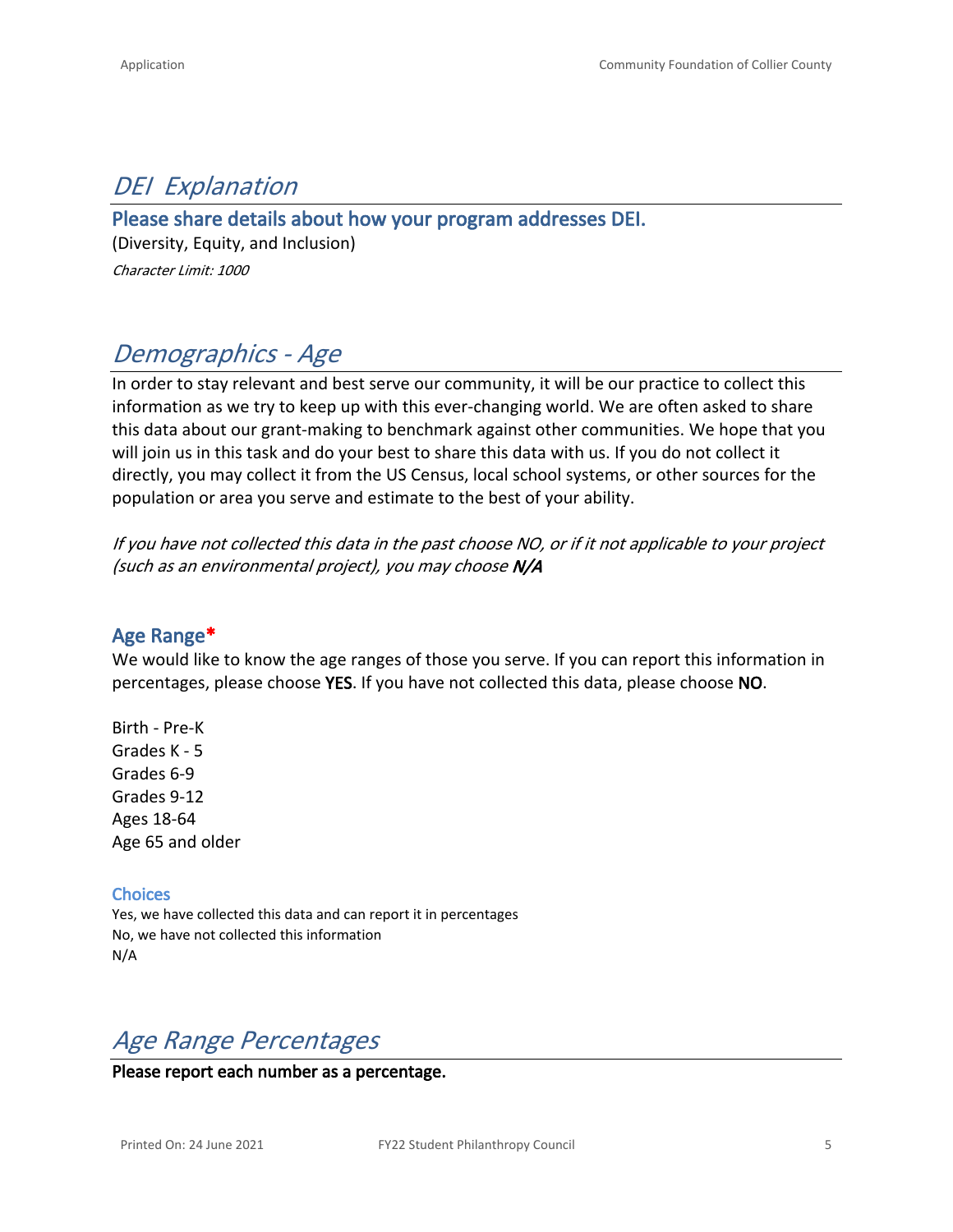# **Birth - PreK**

*Character Limit: 4*

**Grades K - 5** *Character Limit: 4*

**Grades 6 - 8** *Character Limit: 4*

**Grades 9 - 12** *Character Limit: 4*

**Ages 18 - 64** *Character Limit: 4*

**Age 65 and older** *Character Limit: 4*

# *Demographics - Race and Ethnicity*

# **Race and Ethnicity\***

We would like to know the race and ethnicity of those you serve. If you can report this information in percentages, please choose **YES**. If you have not collected this data, please choose **NO**.

Asian American/Pacific Islander/Asian Black/African American/African Hispanic/Latino/Latinx Native American/American Indian/Indigenous White/Caucasian/European Multi-racial/Multi-ethnic (two or more races or ethnicities)

#### **Choices**

Yes, we have collected this data and can report it in percentages No, we have not collected this information N/A

# *Race and Ethnicity Percentages*

**Please report each number as a percentage.**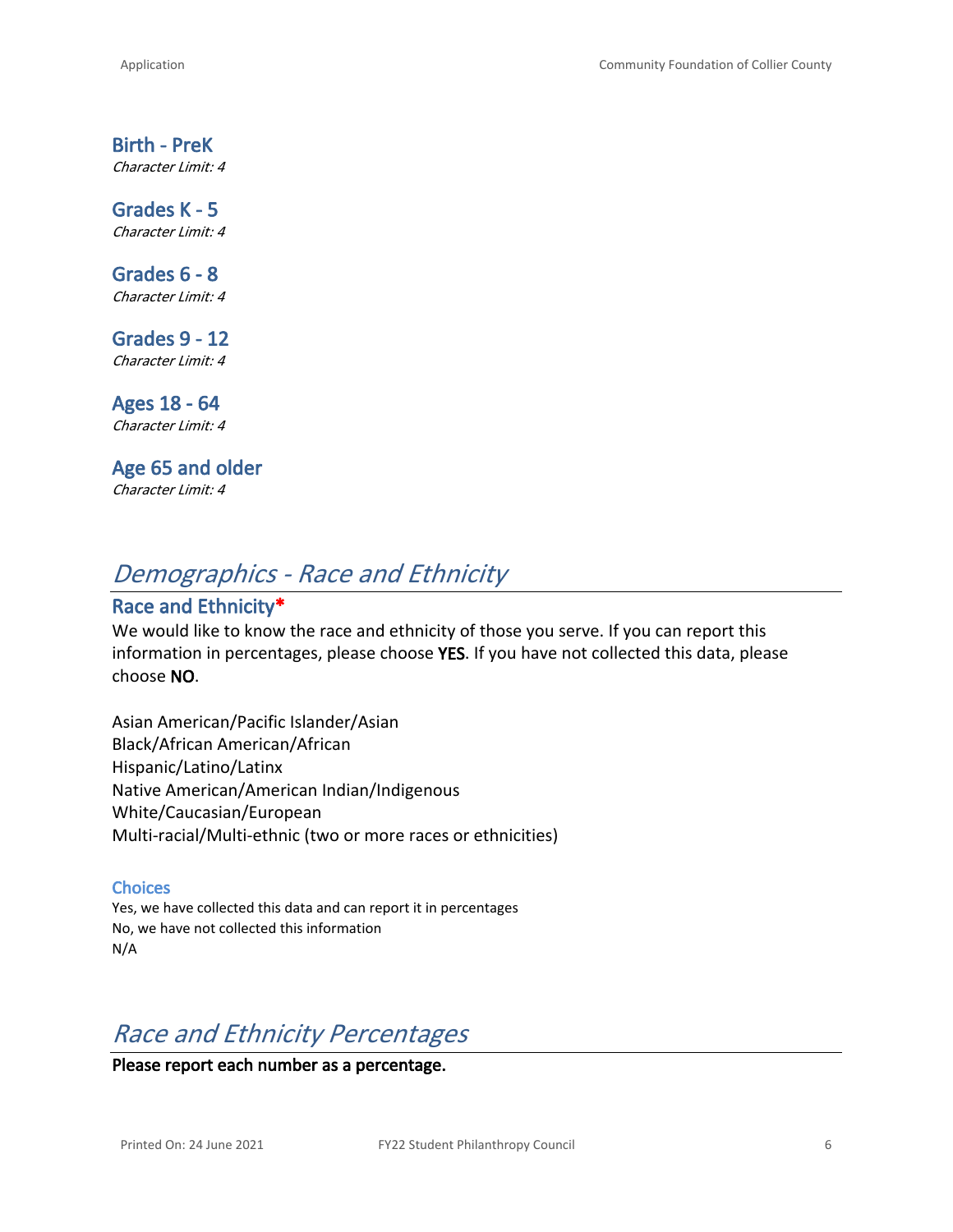### **Asian American/Pacific Islander/Asian**

*Character Limit: 4*

**Black/African American/African** *Character Limit: 4*

**Hispanic/Latino/Latinx** *Character Limit: 4*

### **Native American/American Indian/Indigenous**

*Character Limit: 4*

#### **White/Caucasian/European**

*Character Limit: 4*

#### **Multi-racial/Multi-ethnic (two or more races or ethnicities)**

*Character Limit: 4*

# *Demographics - Income Level*

# **Income Level\***

We would like to know the income of those you serve. If you can report this information in percentages, please choose **YES**. If you have not collected this data, please choose **NO**.

200% or below of the Federal Poverty Level (visit<https://aspe.hhs.gov/poverty-guidelines> for guidelines) Middle income Upper income

#### **Choices**

Yes, we have collected this data and can report it in percentages No, we have not collected this information N/A

# *Income Level Percentages*

**Please report each number as a percentage.**

## **200% or below of the Federal Poverty Level**

*Character Limit: 4*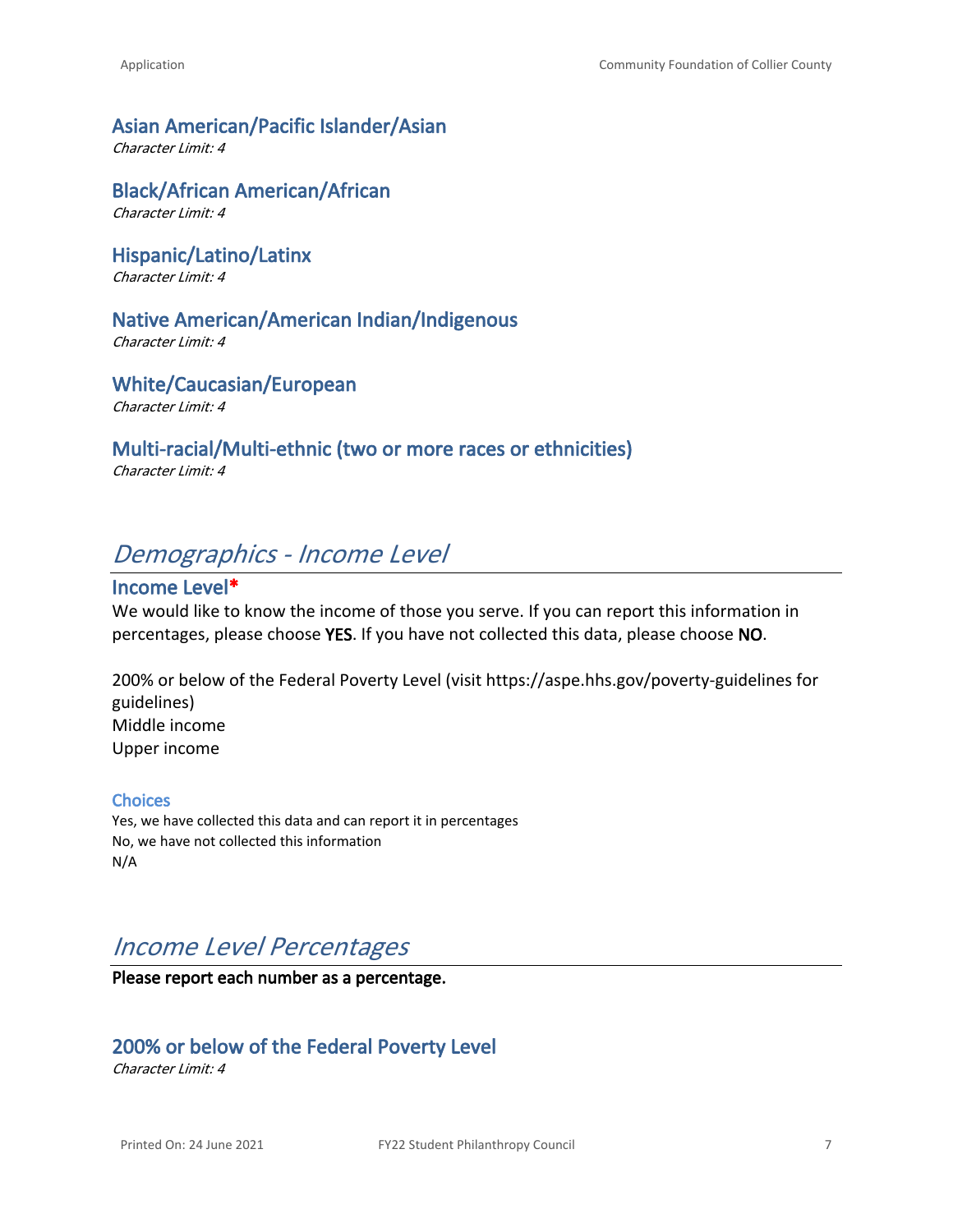**Middle income** *Character Limit: 4*

**Upper income** *Character Limit: 4*

# *Demographics - Migrant Worker Status*

# **Migrant Worker Status\***

We would like to know the migrant worker status of those you serve. If you can report this information in percentages, please choose **YES**. If you have not collected this data, please choose **NO**.

Migrant Worker families Non-migrant Worker families

#### **Choices**

Yes, we have collected this data and can report it in percentages No, we have not collected this information N/A

# *Migratory Status Percentages*

### **Please report each number as a percentage.**

**Migrant Worker Families** *Character Limit: 4*

**Non-migrant Worker Families** *Character Limit: 4*

# *Demographics - Home Language*

### **Home Language\***

We would like to know the home language of those you serve. If you can report this information in percentages, please choose **YES**. If you have not collected this data, please choose **NO**.

Home Language English Home Language Spanish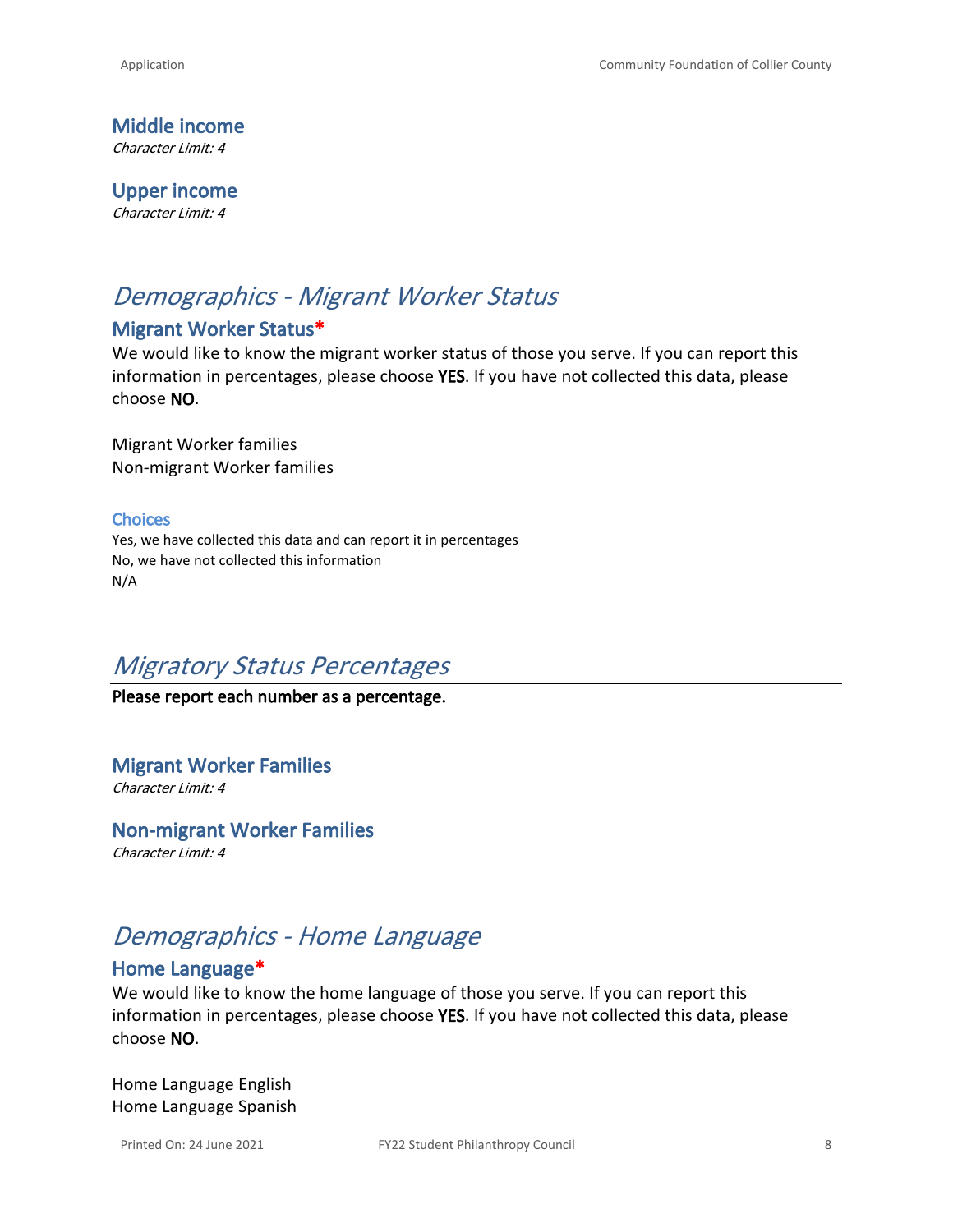Home Language Creole Home Language Other

#### **Choices**

Yes, we have collected this data and can report it in percentages No, we have not collected this information N/A

# *Home Language Percentages*

**Please report each number as a percentage.**

**Home language English** *Character Limit: 4*

**Home Language Spanish** *Character Limit: 4*

**Home Language Creole** *Character Limit: 4*

**Home Language Other** *Character Limit: 4*

# *Demographics - Gender Identity*

# **Gender Identity\***

We would like to know the gender identity of those you serve. If you can report this information in percentages, please choose **YES**. If you have not collected this data, please choose **NO**.

Male Female Gender Non-binary/Gender Non-conforming/Transgender

#### **Choices**

Yes, we have collected this data and can report it in percentages No, we have not collected this information N/A